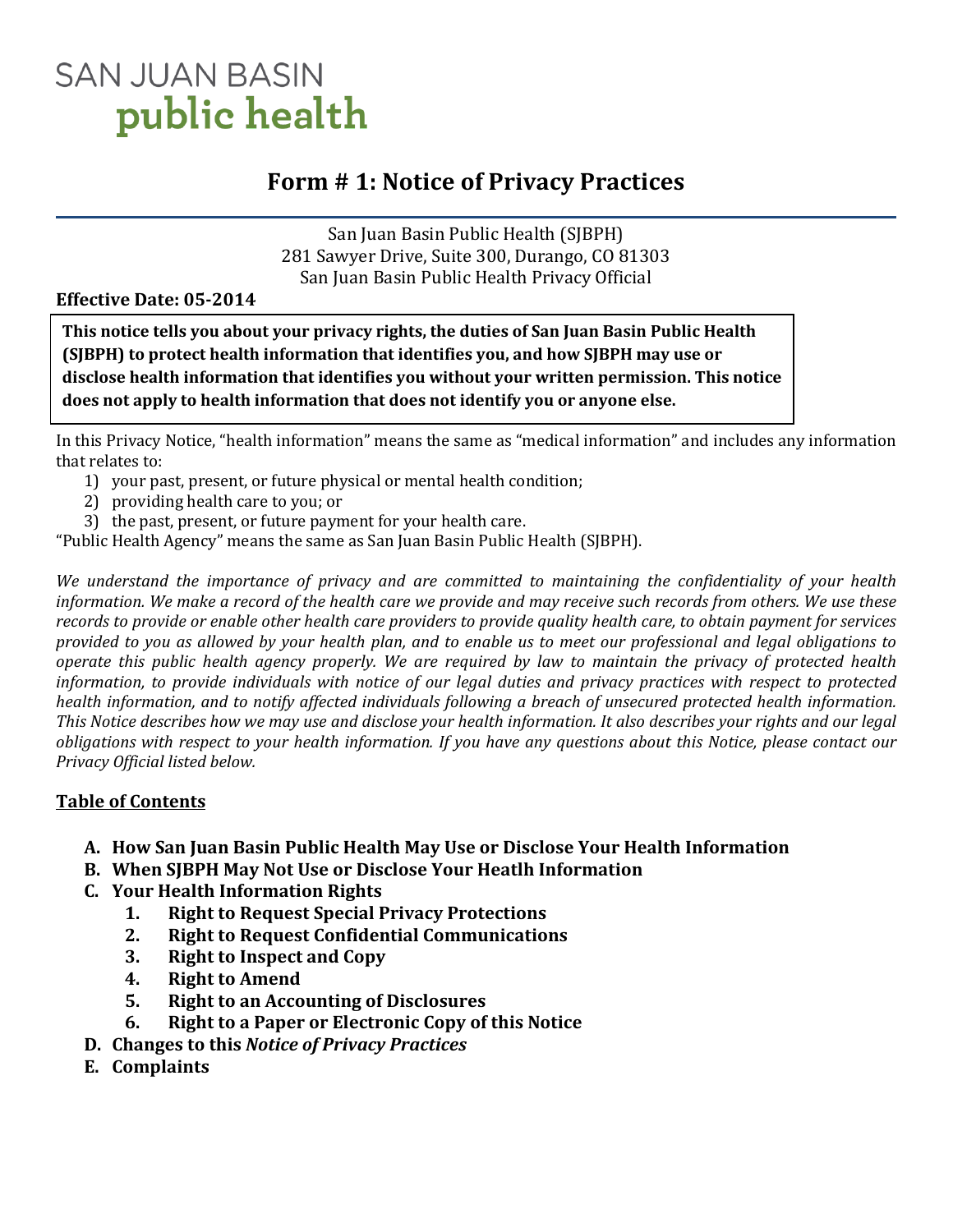#### A. **How San Juan Basin Public Health May Use or Disclose Your Health Information**

This public health agency collects health information about you and stores it in a chart and on a computer in an electronic health record/personal health record. This is your health care record. The health care record is the property of San Juan Basin Public Health (SJBPH), but the information in the health care record belongs to you. The law permits us to use or disclose your health information for the following purposes:

- 1. Treatment. We use health information about you to provide your care. We disclose health information to our employees and others who are involved in providing the care you need. For example, we may share your health information with other physicians or other health care providers who will provide services that we do not provide. Or we may share this information with a pharmacist who needs it to dispense a prescription to you, or a laboratory that performs a test. We may also disclose health information to members of your family or others who can help you when you are sick or injured, or after you die.
- 2. Payment. We use and disclose health information about you to obtain payment for the services we provide. For example, we give your health plan the information it requires before it will pay us. We may also disclose information to other health care providers to assist them in obtaining payment for services they have provided to you.
- 3. Health Care Operations. We may use and disclose health information about you to operate this public health agency. For example, we may use and disclose this information to review and improve the quality of care we provide, or the competence and qualifications of our professional staff. Or we may use and disclose this information to get your health plan to authorize services or referrals. We may also use and disclose this information as necessary for chart reviews, legal services and audits, including fraud and abuse detection and compliance programs, and business planning and management. We may also share your health information with our "business associates," such as our billing service, that perform administrative services for us. We have a written contract with each of these business associates that contains terms requiring them and their subcontractors to protect the confidentiality and security of your health information. We may also share your information with other health care providers, health care clearinghouses or health plans that have a relationship with you, when they request this information to help them with their quality assessment and improvement activities, their patient-safety activities, their population-based efforts to improve health or reduce health care costs, their protocol development, case management or care-coordination activities, their review of competence, qualifications and performance of health care professionals, their training programs, their accreditation, certification or licensing activities, or their health care fraud and abuse detection and compliance efforts. We may also share medical information about you with the other health care providers, health care clearinghouses and health plans that participate with us in "organized health care arrangements" (OHCAs) for any of the OHCAs' health care operations. OHCAs include hospitals, physician organizations, health plans, and other entities which collectively provide health care services. A listing of the OHCAs we participate in is available from the Privacy Official.
- 4. Appointment Reminders. We may use and disclose health information to contact and remind you about appointments. If you are not home, we may leave this information on your answering machine or in a message left with the person answering the phone.
- 5. Sign In Sheet. We may use and disclose health information about you by having you sign in when you arrive at our office. We may also call out your name when we are ready to see you.
- 6. Notification and Communication with Family. We may disclose your health information to notify or assist in notifying a family member, your personal representative, or another person responsible for your care about your location, your general condition, or, unless you had instructed us otherwise, in the event of your death. In the event of a disaster, we may disclose information to a relief organization so that they may coordinate these notification efforts. We may also disclose information to someone who is involved with your care or helps pay for your care. If you are able and available to agree or object, we will give you the opportunity to object prior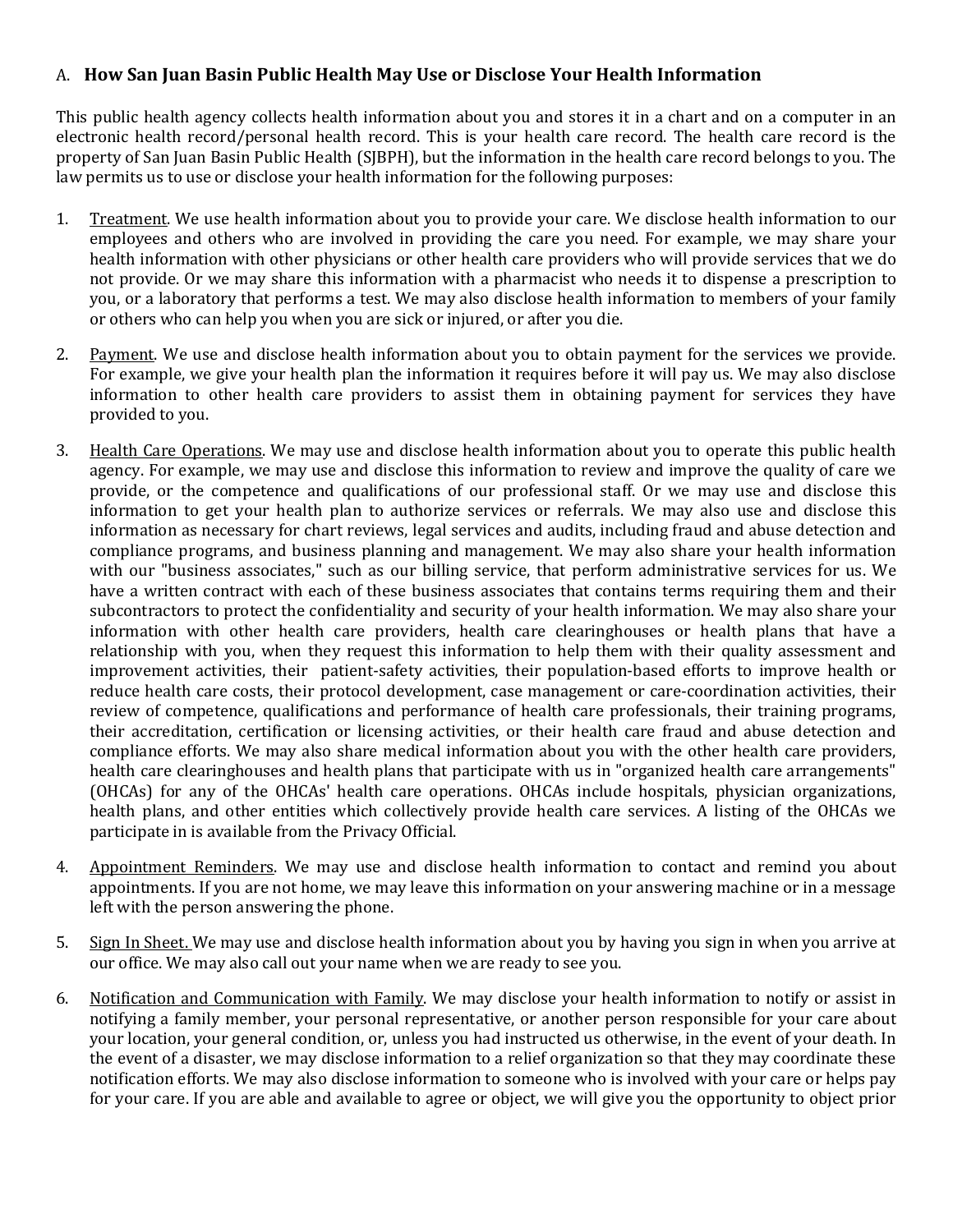to making these disclosures, although we may disclose this information in a disaster even over your objection if we believe it is necessary to respond to the emergency circumstances. If you are unable or unavailable to agree or object, our health professionals will use their best judgment in communication with your family and others.

- 7. Marketing. Provided we do not receive any payment for making these communications, we may contact you to give you information about products or services related to your treatment, case management or care coordination, or to direct or recommend other treatments, therapies, health care providers or settings of care that may be of interest to you. We may similarly describe products or services provided by this public health agency, or by other community resources, and tell you how to contact those services or resources. We may also encourage you to maintain a healthy lifestyle and get recommended tests, recommend that you participate in a disease management program, provide you with small gifts, tell you about government sponsored health programs, or encourage you to purchase a product or service when we see you, for which we may be paid. Finally, we may receive compensation which covers our cost of reminding you to take and refill your medication, or otherwise communicate about a drug or biologic that is currently prescribed for you. We will not otherwise use or disclose your health information for marketing purposes or accept any payment for other marketing communications without your prior written authorization. The authorization will disclose whether we receive any compensation for any marketing activity you authorize, and we will stop any future marketing activity to the extent you revoke that authorization.
- 8. Sale of Health Information. We will not sell your health information without your prior written authorization. The authorization will disclose that we will receive compensation for your health information if you authorize us to sell it, and we will stop any future sales of your information to the extent that you revoke that authorization.
- 9. Required by Law. As required by law, we will use and disclose your health information, but we will limit our use or disclosure to the relevant requirements of the law. When the law requires us to report abuse, neglect or domestic violence, or respond to judicial or administrative proceedings, or to law enforcement officials, we will further comply with the requirement set forth below concerning those activities. We will share information about you if state or federal laws require it, including with the Department of Health and Human Services if it wants to see that we're complying with federal privacy law.
- 10. Public Health. We may, and are sometimes required by law, to disclose your health information to public health authorities for purposes related to: preventing or controlling disease; injury or disability; reporting child, elder or dependent adult abuse or neglect; reporting domestic violence; reporting to the Food and Drug Administration problems with products and reactions to medications; and reporting to Colorado Department of Public Health and Environment (public health authorities) as follows: health facility occurrence reporting, newborn metabolic screening (blood), newborn hearing screening, birth defects monitoring program (Colorado Responds to Children with Special Needs), Vital Statistics (birth and death records), communicable disease or infection exposure, cancer registry, trauma registry, immunization registry, child fatality review team. When we report suspected elder or dependent adult abuse or domestic violence, we will inform you or your personal representative promptly unless in our best professional judgment, we believe the notification would place you at risk of serious harm or would require informing a personal representative we believe is responsible for the abuse or harm.
- 11. Health Oversight Activities. We may, and are sometimes required by law to disclose your health information to health oversight agencies, such as Colorado Department of Public Health and Environment, Colorado Department of Health and Human Services, Colorado Department of Health Care Policy and Finance, and Rocky Mt. Health Plan/ Medicaid Regional Care Collaborative (RCCO) during the course of audits, investigations, inspections, licensure, and other proceedings, subject to the limitations imposed by law.
- 12. Judicial and Administrative Proceedings. We may, and are sometimes required by law, to disclose your health information in the course of any administrative or judicial proceeding to the extent expressly authorized by a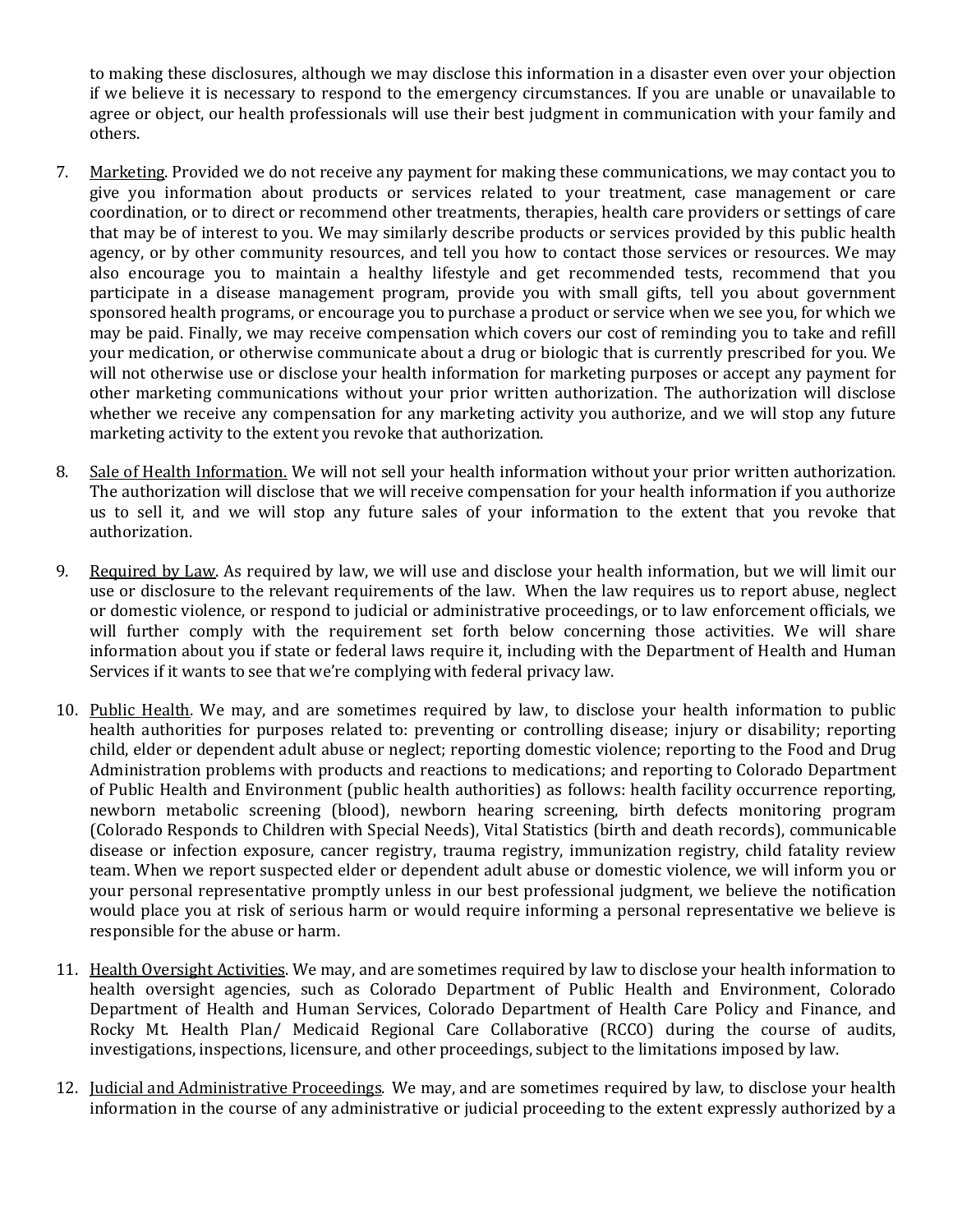court or administrative order. We may also disclose information about you in response to a subpoena, discovery request, or other lawful process if reasonable efforts have been made to notify you of the request and you have not objected, or if your objections have been resolved by a court or administrative order.

- 13. Law Enforcement. We may, and are sometimes required by law, to disclose your health information to a law enforcement official for purposes such as identifying of locating a suspect, fugitive, material witness or missing person, complying with a court order, warrant, grand jury subpoena, and other law enforcement purposes.
- 14. Coroners. We may, and are often required by law, to disclose your health information to coroners in connection with their investigations of deaths.
- 15. Organ or Tissue Donation. We may disclose your health information to organizations involved in procuring, banking, or transplanting organs and tissues.
- 16. Public Safety. We may, and are sometimes required by law, to disclose your health information to appropriate persons in order to prevent or lessen a serious and imminent threat to the health or safety of a particular person or the general public.
- 17. Proof of Immunization. We will disclose proof of immunization to a school that is required to have it before admitting a student if you have agreed to the disclosure on behalf of yourself or your dependent.
- 18. Specialized Government Functions. We may disclose your health information for military or national security purposes or to correctional institutions or law enforcement officers that have you in their lawful custody.
- 19. Workers' Compensation. We may disclose your health information as necessary to comply with workers' compensation laws. For example, to the extent your care is covered by workers' compensation, we will make periodic reports to your employer about your condition. We are also required by law to report cases of occupational injury or occupational illness to the employer or workers' compensation insurer.
- 20. Change of Ownership. In the event that this public health agency is merged with another organization, your health information/record will become the property of the new owner, although you will maintain the right to request that copies of your health information be transferred to another organization or public health agency.
- 21. Breach Notification. In the case of a breach of unsecured protected health information, we will notify you as required by law. If you have provided us with a current email address, we may use email to communicate information related to the breach. In some circumstances our business associate may provide the notification. We may also provide notification by other methods as appropriate.
- 22. Psychotherapy Notes. We will not use or disclose your psychotherapy notes without your prior written authorization except for the following: 1) your treatment, 2) for training our staff, students and other trainees, 3) to defend ourselves if you sue us or bring some other legal proceeding, 4) if the law requires us to disclose the information to you or the Secretary of HHS or for some other reason, 5) in response to health oversight activities concerning your psychotherapist, 6) to avert a serious threat to health or safety, or 7) to the coroner or medical examiner after you die. To the extent you revoke an authorization to use or disclose your psychotherapy notes, we will stop using or disclosing these notes.
- 23. Research. We may disclose your health information to researchers conducting research with respect to which your written authorization is not required as approved by an Institutional Review Board or privacy board, in compliance with governing law.
- 24. Fundraising. We may use or disclose your demographic information, the dates that you received treatment, the department of service, your treating provider, outcome information, and health insurance status in order to contact you for our fundraising activities. If you do not want to receive these materials, notify the Privacy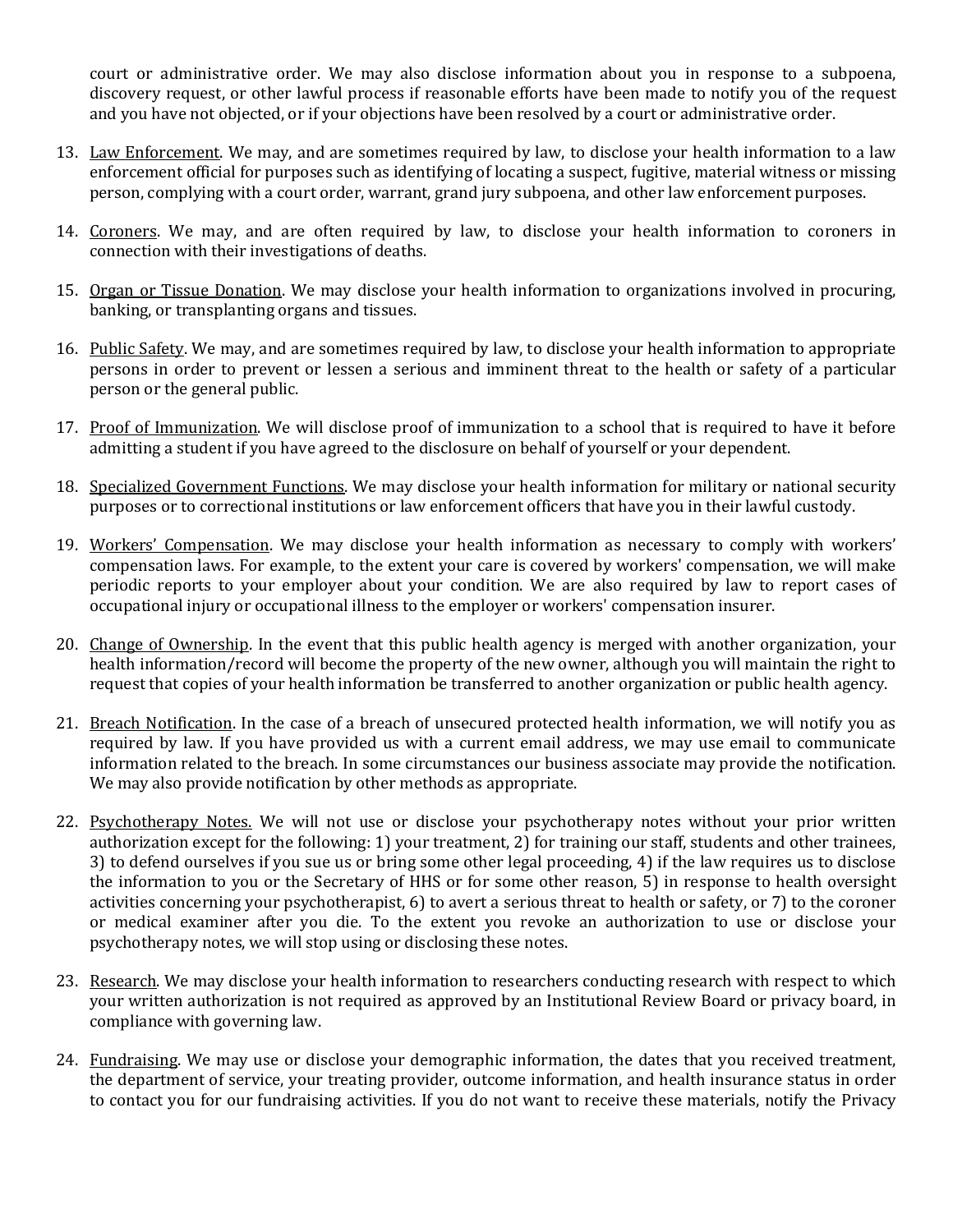Officer listed at the top of this *Notice of Privacy Practices* and we will stop any further fundraising communications. Similarly, you should notify the Privacy Officer if you decide you want to start receiving these solicitations again.

#### B. **WHEN SJBPH MAY NOT USE OR DISCLOSE YOUR HEALTH INFORMATION**

Except as described in this *Notice of Privacy Practices*, this public health agency will, consistent with its legal obligations, not use or disclose health information which identifies you without your written authorization. If you do authorize this agency to use or disclose your health information for another purpose, you may revoke your authorization in writing at any time.

#### C. **YOUR HEALTH INFORMATION RIGHTS**

- 1. **RIGHT TO REQUEST SPECIAL PRIVACY PROTECTIONS**. You have the right to request restrictions on certain uses and disclosures of your health information by a written request specifying what information you want to limit, and what limitations on our use or disclosure of that information you wish to have imposed. If you tell us not to disclose information to your commercial health plan concerning health care items or services for which you paid for in full out-of-pocket, we will abide by your request, unless we must disclose the information for treatment or legal reasons. We reserve the right to accept or reject any other request, and will notify you of our decision.
- 2. **RIGHT TO REQUEST CONFIDENTIAL COMMUNICATIONS**. You have the right to request that you receive your health information in a specific way or at a specific location. For example, you may ask that we send information to a particular email account or to your work address. We will comply with all reasonable requests submitted in writing which specify how or where you wish to receive these communications.
- 3. **RIGHT TO INSPECT AND COPY**. You have the right to inspect and copy your health information, with limited exceptions. To access your health information, you must submit a written request detailing what information you want access to, whether you want to inspect it or get a copy of it, and if you want a copy, your preferred form and format, usually within 30 days of your request. We will provide copies in your requested form and format if it is readily producible, or we will provide you with an alternative format you find acceptable, or if we can't agree and we maintain the record in an electronic format, we will provide your choice of a readable electronic or hardcopy format. We may charge a reasonable, cost-based fee. We will also send a copy to any other person you designate in writing. We will charge a reasonable fee which covers our costs for labor, supplies, postage, and if requested and agreed to in advance, the cost of preparing an explanation or summary, as allowed by federal [and state] law. We may deny your request under limited circumstances. If we deny your request to access your child's records or the records of an incapacitated adult you are representing because we believe allowing access would be reasonably likely to cause substantial harm to the client, you will have a right to appeal our decision. If we deny your request to access your psychotherapy notes, you will have the right to have them transferred to another mental health professional.
- 4. **RIGHT TO AMEND**. You have a right to request that we amend your health information that you believe is incorrect or incomplete. You must make a request to amend in writing, and include the reasons you believe the information is inaccurate or incomplete. We are not required to change your health information, and will provide you with information about this agency's denial and how you can disagree with the denial. We may deny your request if we do not have the information, if we did not create the information (unless the person or entity that created the information is no longer available to make the amendment), if you would not be permitted to inspect or copy the information at issue, or if the information is accurate and complete as is. If we deny your request, you may submit a written statement of your disagreement with that decision, and we may, in turn, prepare a written rebuttal. All information